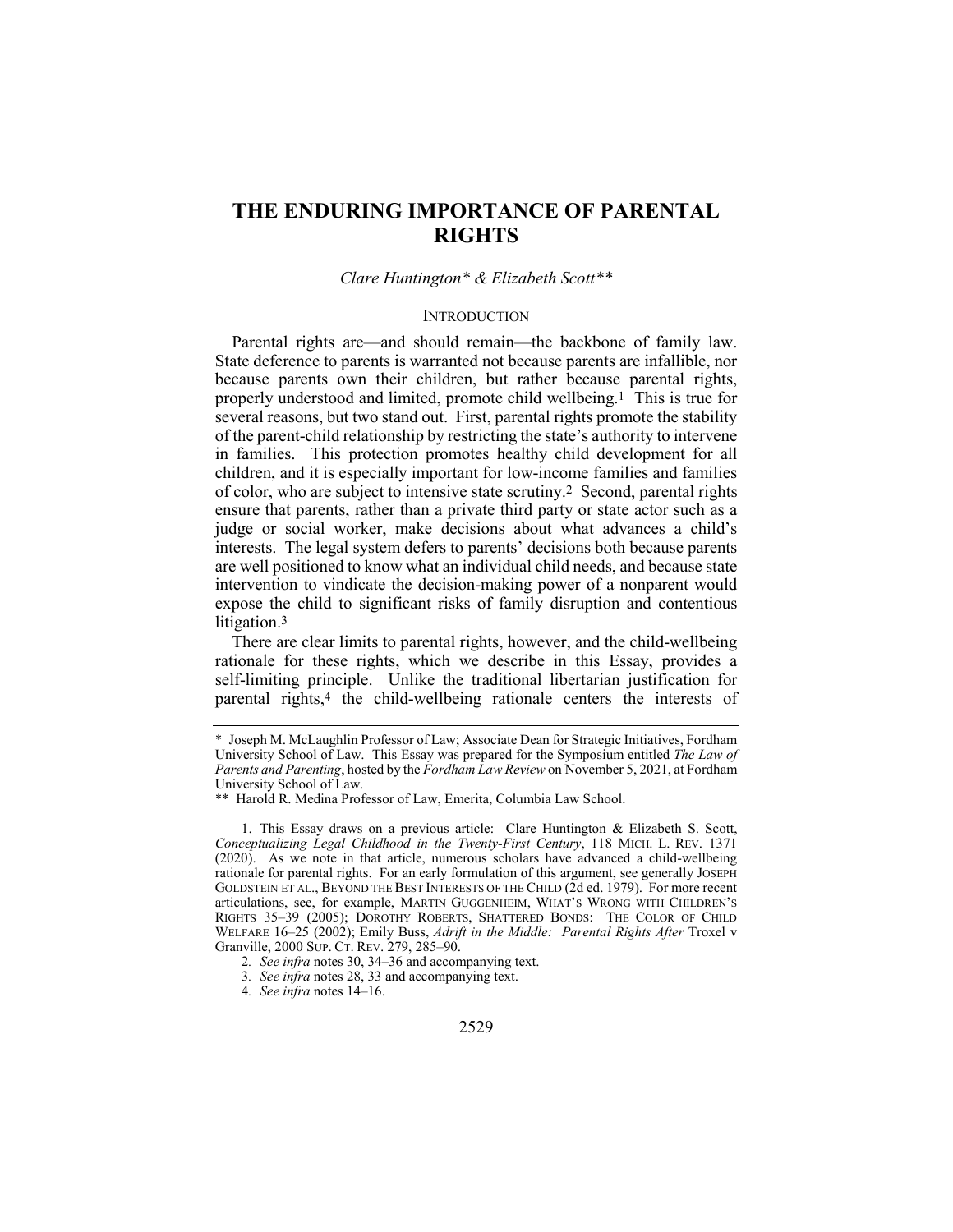children. When a parent's conduct poses a significant risk to a child, the state may intervene, even when the parent's actions are based on religious beliefs.5 And when there is broad societal consensus about what children need—such as education and health care—the state properly preempts parental authority, requiring all parents to send their children to school and to obtain necessary medical care.6 But in many other instances, especially where there is no societal consensus, the law properly defers to parental judgments, at least for young children.7 (As we explain in this Essay, adolescents do and should have more autonomy over some matters.)<sup>8</sup> This deference to parents is especially important for marginalized families because the judgments of other parties may reflect bias and dominant parenting norms.9

Some scholars contend that to promote children's interests, the legal system should limit—rather than reinforce—parental rights.10 We share these scholars' commitment to the goal of promoting child and family wellbeing, but we are concerned about their proposed means. Perhaps most critically, these scholars underestimate the risk of displacing parental judgment. Given the inability of young children to make consequential decisions for themselves, the law can either defer to a parent's decision or substitute parental judgment with that of judges, social workers, and other government actors who are strangers to the child.11 There is no reason to believe these actors are better positioned to make decisions, and the process of supplanting the parent can inflict harm on the parent-child relationship. Alternatively, these scholars argue, the state could expand the role of third parties in some circumstances. Third parties may know the child better than government actors, but the process of enforcing third parties' judgments over the decisions of parents can also inflict harm on the child and still requires government actors, such as judges, to determine who is better positioned to make decisions for the child. In short, in our view, weakening parental rights would create substantial disruption in families and harm children, especially children in communities of color, who already experience heavy-handed intrusion by the state.12

In this Essay, we demonstrate the enduring importance of parental rights, building on previous scholarship as well as our work drafting the American Law Institute's *Restatement of the Law, Children and the Law*.13 In Part I, we explain why parental rights promote child wellbeing and thus should

<sup>5</sup>*. See infra* note 46.

<sup>6</sup>*. See infra* note 64.

<sup>7</sup>*. See generally* Huntington & Scott, *supra* note 1.

<sup>8</sup>*. See infra* note 55.

<sup>9</sup>*. See infra* notes 34–37.

<sup>10</sup>*. See infra* Part II.

<sup>11</sup>*. See infra* note 65.

<sup>12</sup>*. See infra* notes 72–74.

supra note 1; *Children and the Law*, ALI ADVISER, http://www.thealiadviser.org/children-law/ [https://perma.cc/SV8F-BZBN] (last visited Apr. 2, 2022) (describing the Restatement and listing the Associate Reporters, including Elizabeth Scott, Chief Reporter, and Richard Bonnie, Emily Buss, Clare Huntington, and Solangel Maldonado).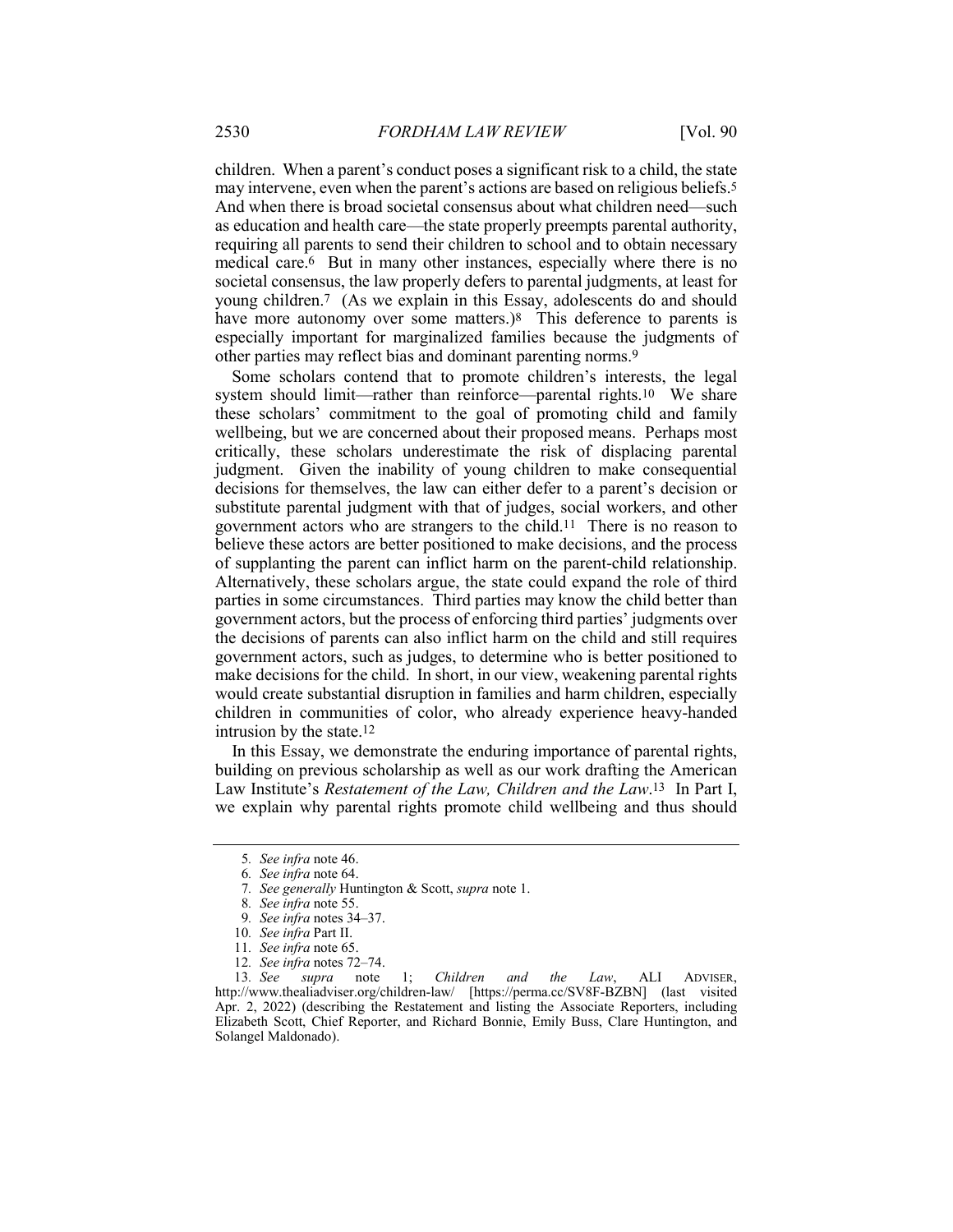remain at the core of the legal regulation of families. In Part II, we describe and critique the proposals to de-center parental rights, arguing that the proposed alternatives to parental rights will not further the interests of children. We also provide examples that illustrate the importance—and self-limiting nature—of parental rights.

# I. THE AFFIRMATIVE CASE FOR PARENTAL RIGHTS

The doctrine of parental rights is rooted in two iconic cases from the 1920s in which the U.S. Supreme Court held that the Fourteenth Amendment protects parents' authority to make decisions about their children's education.14 The Court rationalized this right in terms of individual liberty: citizens' freedom from excessive state intrusion in their private lives.15 The Court reasoned that this state deference to parental decision-making safeguards pluralism because numerous and competing visions of appropriate child-rearing coexist in our diverse society and many approaches are rooted in religious beliefs and cultural, social, and political values.16 The Court did not explicitly endorse the position that parents "owned" their children, but scholars have offered substantial evidence that this assumption shaped the justices' views.17 But parental rights were not absolute; the Court noted that parents also had the responsibility to care for their children and raise them to adulthood,18 and the Court later clarified that the state could intervene in families if parents failed to fulfill their obligations or if their conduct seriously harmed children.19

Modern regulation of families reflects a new justification for strong parental rights: they promote child wellbeing. This rationale for parental rights is reflected in the American Law Institute's *Restatement of the Law, Children and the Law*.20 This project, started in 2015 and still ongoing, has uncovered an emerging but coherent framework that shapes and integrates doctrine across the broad domain of legal regulation of children: in families, in the juvenile justice system, in schools, and as emerging adults. The

<sup>14.</sup> Pierce v. Soc'y of Sisters, 268 U.S. 510, 535 (1925); Meyer v. Nebraska, 262 U.S. 390, 401 (1923).

<sup>15</sup>*. Pierce*, 268 U.S. at 534–35 (recognizing "the liberty of parents and guardians to direct the upbringing and education of children under their control"); *Meyer*, 262 U.S. at 399 ("Without doubt, [the liberty interest guaranteed under the Fourteenth Amendment] denotes . . . the right of the individual to . . . establish a home and bring up children.").

<sup>16</sup>*. Pierce*, 268 U.S. at 535 (stating that it is not for "the State to standardize its children" because "[t]he child is not the mere creature of the State; those who nurture him and direct his destiny have the right, coupled with the high duty, to recognize and prepare him for additional obligations").

<sup>17</sup>*. See, e.g.*, Barbara Bennett Woodhouse, *"Who Owns the Child?":* Meyer *and* Pierce *and the Child as Property*, 33 WM. & MARY L. REV. 995, 1041–50 (1992).

<sup>18</sup>*. Pierce*, 268 U.S. at 535.

<sup>19.</sup> Prince v. Massachusetts, 321 U.S. 158, 166–67 (1944) (holding that parents' authority to choose their child's religious upbringing does not include the "liberty to expose the community or the child to communicable disease or the latter to ill health or death").

<sup>20.</sup> *See supra* note 13.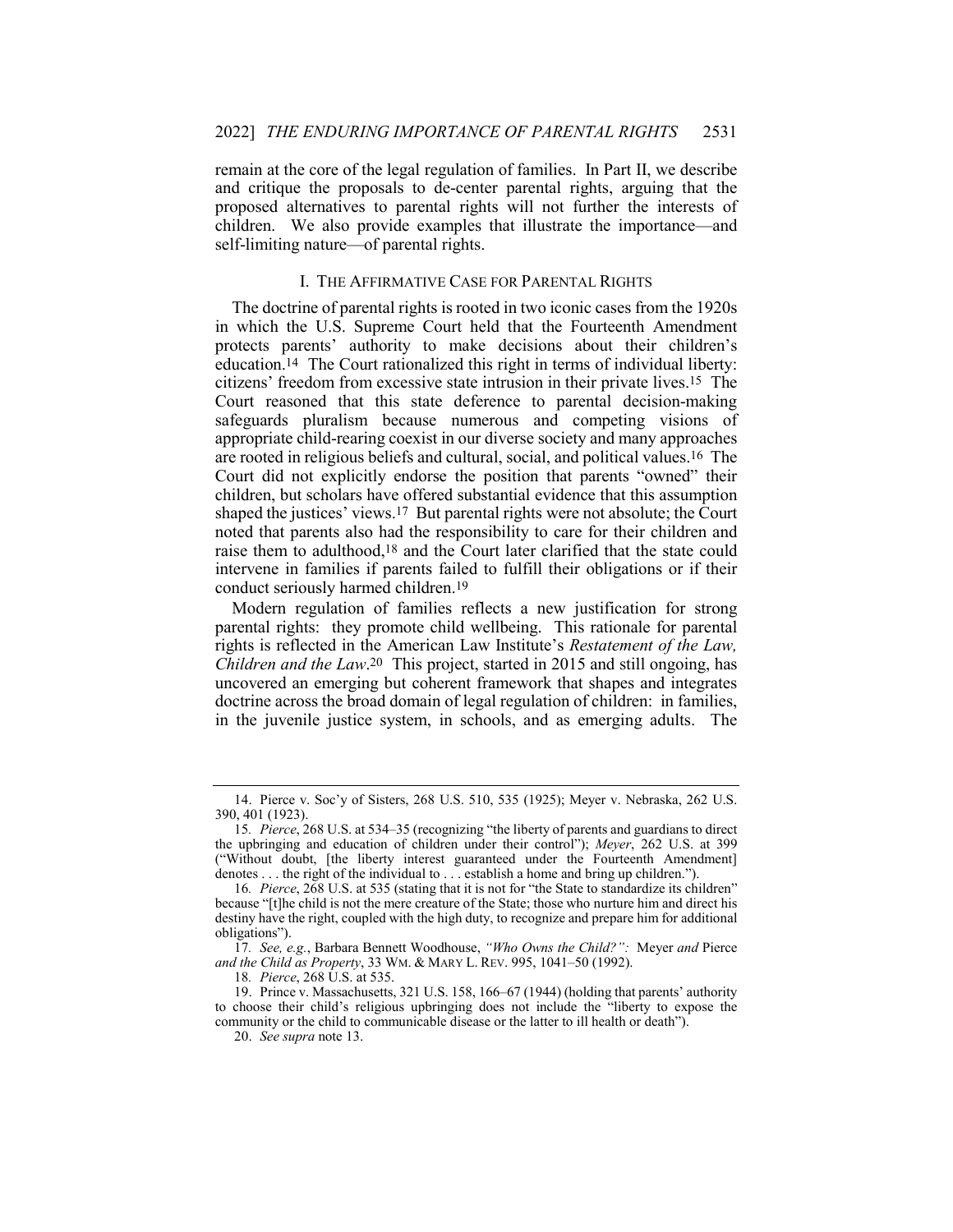*Restatement* clarifies that the core principle and goal of modern regulation is the promotion of child wellbeing.21

Several features distinguish what we call the "Child Wellbeing framework" of legal regulation.22 To begin, legal rules and policies are increasingly informed by psychological and biological research on child and adolescent development, as well as growing empirical evidence about the effectiveness of policy interventions.23 This broad body of knowledge makes it possible to advance child wellbeing with greater confidence, sophistication, and effect than in the past. Further, lawmakers and the public increasingly recognize that advancing child wellbeing benefits society, leading to greater support for contemporary policies.24 Although the United States trails far behind other wealthy countries in assisting families,25 there is a growing understanding that investments in children and families can be cost-effective and are necessary.26 And finally, the relatively recent acknowledgment of structural inequality has led to tentative steps toward addressing these inequities, even if these efforts are still at an early stage.27

These elements of the child-wellbeing framework—reliance on science, recognition of social welfare benefits, and a commitment to addressing structural inequality—help explain and justify the continued vitality of parental rights, pointing to three important reasons why parental rights usually promote child wellbeing.

First, deference to parental authority protects the stability of the parent-child relationship. A large body of research demonstrates that a strong, stable parent-child relationship is critical for healthy child development, and the disruption and destabilization of this relationship threatens serious harm to the child.28 A regime of robust parental rights restricts state intervention in the family and thus reduces the child's exposure to the accompanying risks of such intervention—particularly removal of the

<sup>21</sup>*. See* Huntington & Scott, *supra* note 1, at 1374–79.

<sup>22</sup>*. See id.* at 1374. These dimensions of the child-wellbeing framework are most evident in the broad reforms of juvenile justice regulation. *See id.* at 1386–406. But they are also apparent in the allocation of parental rights and the recognition of children's rights. *See id.* at 1413–18, 1431–39.

<sup>23</sup>*. See id.* at 1374–76.

<sup>24</sup>*. See id.*

<sup>25</sup>*. See generally* MAXINE EICHNER, THE FREE-MARKET FAMILY: HOW THE MARKET CRUSHED THE AMERICAN DREAM (AND HOW IT CAN BE RESTORED) (2020).

<sup>26.</sup> For a discussion of Medicaid expansion, see Huntington & Scott, *supra* note 1, at 1408–09. For a discussion of the widespread adoption of universal prekindergarten, including in red states, see Clare Huntington, *Early Childhood Development and the Replication of Poverty*, *in* HOLES IN THE SAFETY NET: FEDERALISM AND POVERTY 130 (Ezra Rosser ed., 2019).

<sup>27.</sup> This is the most underrealized element of the child-wellbeing framework. We do not want to overstate the progress, but there is at least growing recognition of the problem. *See* Huntington & Scott, *supra* note 1, at 1404–06, 1411 (discussing this acknowledgement in the juvenile justice and child welfare systems).

<sup>28.</sup> For several of the foundational texts, see ERIK H. ERIKSON, CHILDHOOD AND SOCIETY 219–34 (rev. ed. 1993) (1950); 1 JOHN BOWLBY, ATTACHMENT AND LOSS: ATTACHMENT 265– 349 (2d ed. 1982); URIE BRONFENBRENNER, THE ECOLOGY OF HUMAN DEVELOPMENT: EXPERIMENTS BY NATURE AND DESIGN 3–4, 21–22 (1979).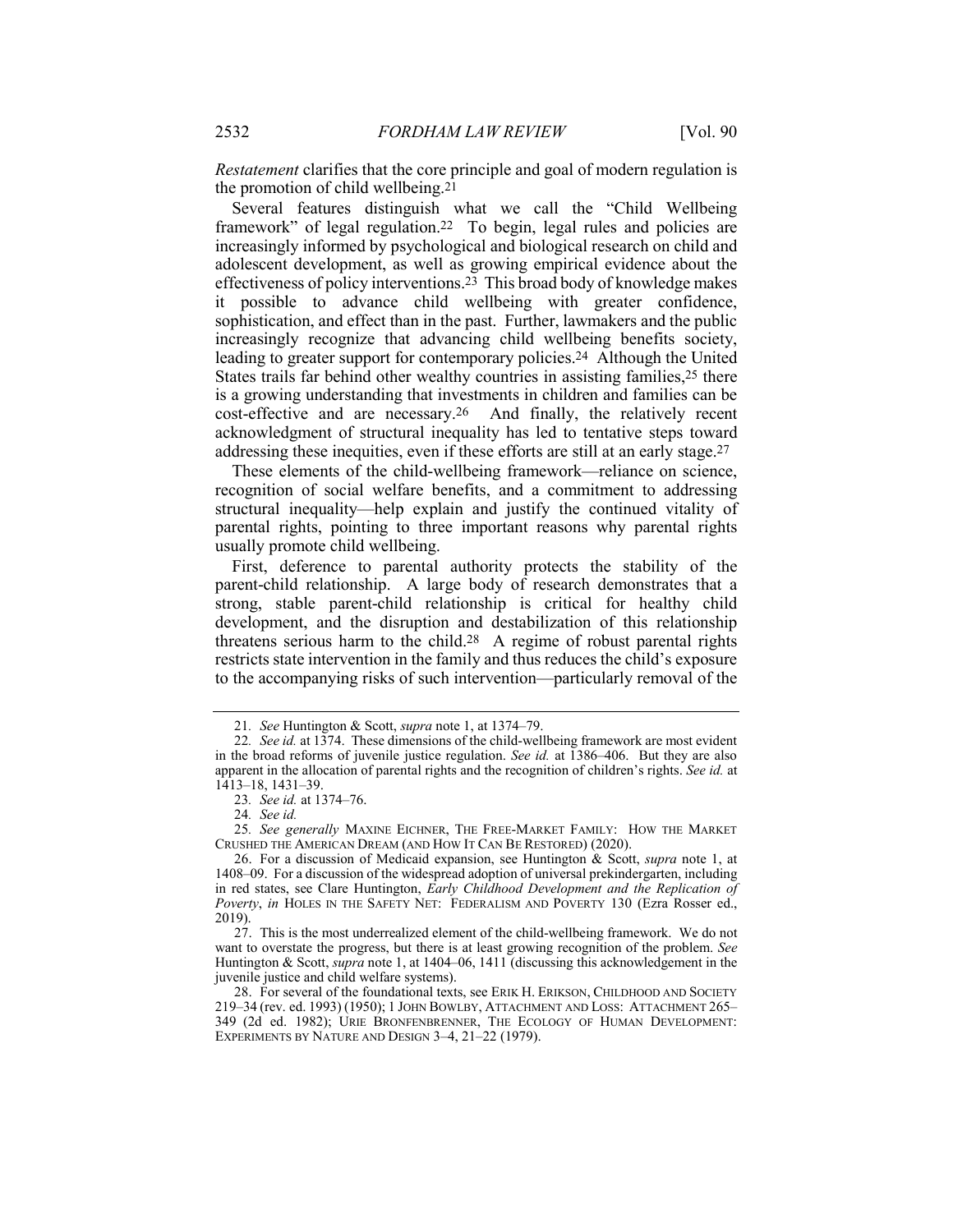child from the home.29 Protection from state intervention is especially important for children of color in light of racial disproportionality and disparities in the child welfare system.30

Second, deference to parental decision-making promotes child wellbeing because, as compared with state actors or third parties granted decision-making authority by the state, parents are generally better positioned to understand a child's needs and make decisions that will further that child's interests.31 (Older children and especially older adolescents can begin to make decisions for themselves, but younger children cannot, and thus a surrogate decision-maker will be required.)<sup>32</sup> This advantage is rooted in the parent's superior knowledge of, and association with, the child as compared with outsiders to the family. And even if parents and nonparents were equally proficient at decision-making, state intervention to vindicate the decision-making authority of nonparents can be harmful to children, undermining family stability and exposing children to litigation.33

This leads to the third important reason that parental rights remain critical in the twenty-first century: robust parental rights are necessary to protect low-income families of color against an intrusive state.34 To be sure, the protection offered is modest. Families of color and low-income families tend to be subject to far more state intervention today than other families,35 and state actors are more likely to override these parents' child-rearing decisions, often based on views of child wellbeing infused with middle-class biases.36 In response, critics may argue that parental rights do little to protect these families from an aggressive state. But it is important to recognize that any weakening of parental rights would necessarily expand state authority to intervene disruptively, undermining the stability of these families and threatening substantial harm to the wellbeing of children.37

The child-wellbeing framework is not premised on the assumption that parents always, or even usually, make optimal decisions for their children.38 Indeed, the framework acknowledges that often it is difficult or impossible to determine which decision among competing options will promote child

36*. See* Chris Gottlieb, *Reflections on Judging Mothering*, 39 U. BALT. L. REV. 371, 376– 87 (2010).

<sup>29</sup>*. See generally* Wendy A. Bach, *Flourishing Rights*, 113 MICH. L. REV. 1061 (2015).

<sup>30</sup>*. See* CHILD WELFARE INFO. GATEWAY, U.S. CHILD.'S BUREAU, BULLETINS FOR PROFESSIONALS: CHILD WELFARE PRACTICE TO ADDRESS RACIAL DISPROPORTIONALITY AND DISPARITY (2021), https://www.childwelfare.gov/pubpdfs/racial\_disproportionality.pdf [https://perma.cc/9ASV-SJS7].

<sup>31</sup>*. See, e.g.*, Martin Guggenheim, *The (Not So) New Law of the Child*, 127 YALE L.J.F. 942, 947 (2018); Buss, *supra* note 1, at 285–90.

<sup>32</sup>*. See* Huntington & Scott, *supra* note 1, at 1415.

<sup>33</sup>*. See id.* at 1415–17.

<sup>34</sup>*. See* Bach, *supra* note 29, at 1072–76.

<sup>35</sup>*. See* ROBERTS, *supra* note 1; *see, e.g.*, Wendy A. Bach, *The Hyperregulatory State: Women, Race, Poverty, and Support*, 25 YALE J.L. & FEM. 317, 340–66 (2014) (discussing drug testing of pregnant women and the disproportionate impact of such testing on Black women).

<sup>37</sup>*. See* Huntington & Scott, *supra* note 1, at 1415–16.

<sup>38</sup>*. See id.* at 1415–17.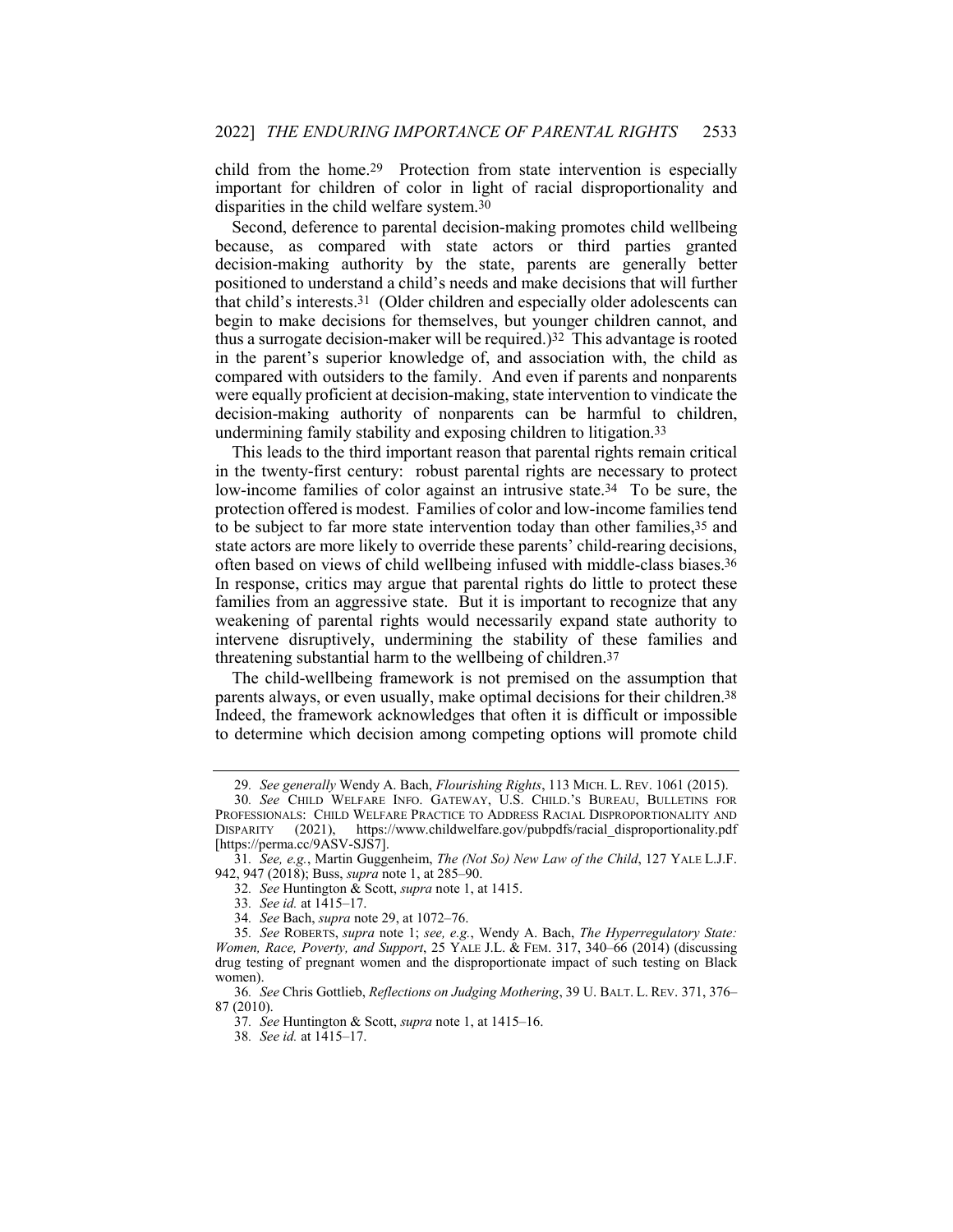wellbeing.39 In part, this is because in many contexts, the choice that promotes child wellbeing will be contested or uncertain, with different views based on divergent values and underlying biases.40 And developmental science often will not provide clear answers. For example, some parents and experts advocate so-called "free-range parenting," in which a child is given considerable independence in daily activities, such as walking to school on their own from a young age.41 By contrast, other parents keep a close watch on their children, and "intensive parenting" is common in many communities today.42 Neither position is obviously correct as a developmental matter, and the approach will depend on the context of the individual child and the setting, as well as the preferences of individual parents. With parenting methods and so many other decisions about child-rearing, there often is no "right" decision. Parental rights thus reflect the law's humility about child-rearing. Absent a clear, evidence-based consensus on children's needs, the law allows parents to determine how to raise a child. And this deference promotes child wellbeing by shielding the family from the intrusive and disruptive state intervention that would accompany an effort to override parental judgment.

A final point supporting parental rights in the modern era is critically important. Unlike the libertarian justification for parental rights, the child-wellbeing rationale provides a self-limiting mechanism.43 When clear societal consensus exists, based on sound evidence about children's needs (basic education and health care, for example), the state can override the wishes of individual parents.<sup>44</sup> Similarly, when a parent's conduct threatens serious harm to a child, as with child abuse or neglect, the state can intervene in the family.45 This state authority exists even if the parent's decision is motivated by deeply held values or religious beliefs.46 The child-wellbeing rationale thus provides a built-in mechanism for limiting parental authority.

<sup>39</sup>*. See id.* at 1415, 1453–54.

<sup>40</sup>*. See id.* at 1453–54.

<sup>41</sup>*. See* Emine Saner, *'Let Them Be Kids!' Is 'Free-Range' Parenting the Key to Healthier, Happier Children?*, GUARDIAN (Aug. 16, 2021, 5:00 AM), https://www.theguardian.com/lifeandstyle/2021/aug/16/let-them-be-kids-is-free-rangeparenting-the-key-to-healthier-happier-children [https://perma.cc/7K7T-VGB8].

<sup>42.</sup> For a discussion of the dominance of intensive parenting today, in contrast to earlier generations, and the growing pushback by supporters of free-range parenting, see Claire Cain Miller, *The Relentlessness of Modern Parenting*, N.Y. TIMES (Dec. 25, 2018), https://www.nytimes.com/2018/12/25/upshot/the-relentlessness-of-modern-parenting.html [https://perma.cc/NHV5-V33K]. Some parents who favor giving their children more freedom by allowing them to walk home alone from the park have even been investigated by child protective services. *See* Donna St. George, *Parents Investigated for Neglect After Letting Kids Walk Home Alone*, WASH. POST (Jan. 14, 2015), https://www.washingtonpost.com/local/ education/maryland-couple-want-free-range-kids-but-not-all-do/2015/01/14/d406c0be-9c0f-11e4-bcfb-059ec7a93ddc\_story.html [https://perma.cc/C3HR-RTZG].

<sup>43</sup>*. See* Huntington & Scott, *supra* note 1, at 1414.

<sup>44</sup>*. See id.* at 1453–54.

<sup>45</sup>*. See id.*

<sup>46</sup>*. See id.* at 1418, 1422, 1427–30.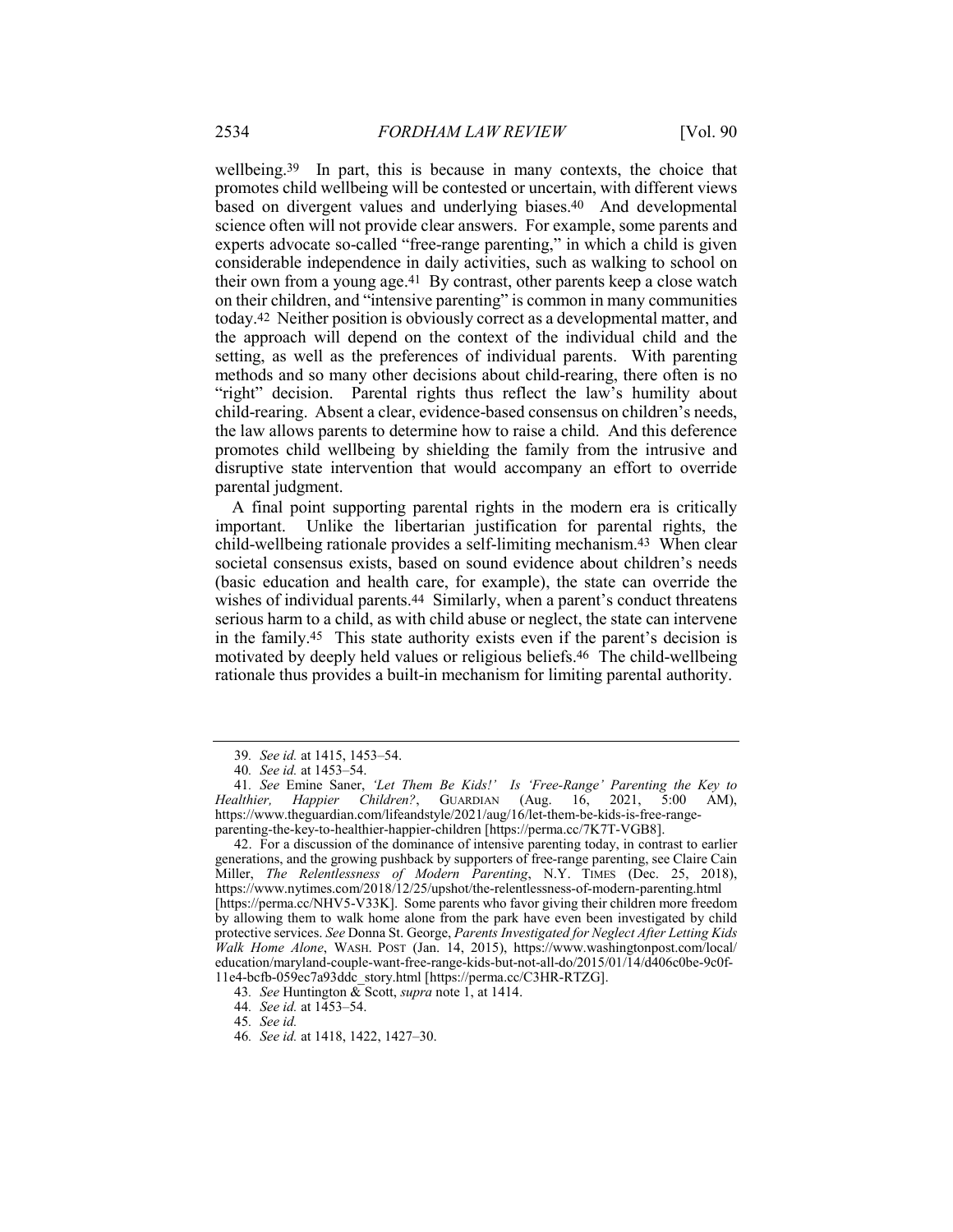#### II. THE RISKS OF WEAKENING PARENTAL RIGHTS

Children's rights advocates have long argued against strong parental rights.47 A recent, sustained version of this argument comes from Professors Anne Dailey and Laura Rosenbury, who have made important contributions to the debate about parental rights and children's interests, challenging the law's assumption that children's interests are aligned with those of their parents.48 Dailey and Rosenbury contend both that parents often make decisions for reasons that are not beneficial to their children and that the parent-child relationship should be de-centered so that children's independent interests can be recognized fully.49 In their view, the law's deference to family privacy and parental control harms children, allowing parents to restrict relationships with peers and other adults, as well as engagement with the broader community.50

This Essay challenges Dailey and Rosenbury's proposal to limit parental rights, but before turning to our concerns, we emphasize our numerous points of agreement. Most fundamentally, we share their aim of promoting the wellbeing of children and are grateful for their careful consideration of how to achieve this goal, even though we disagree about effective means. We agree with these scholars that it is beneficial for children to have a broad range of experiences and relationships.51 We thus are fully supportive of state efforts and policies that offer expanded opportunities for children to engage with their communities.52 We also applaud their advocacy for policies that increase state support for low-income families. Indeed, we believe that the most effective means by which the government can promote

49*. See* Dailey & Rosenbury, *New Parental Rights*, *supra* note 48, at 110 (explaining how their "model . . . brings children out from under the cover of parent-child unity in order to reveal children's agency within dependency, their diverse interests, and their ties to broader communities"); Dailey & Rosenbury, *New Law of the Child*, *supra* note 48, at 1451–53, 1470– 72.

50*. See* Dailey & Rosenbury, *New Parental Rights*, *supra* note 48, at 78–80, 96–101, 106– 110 (describing how parental rights impede children's other relationships and confine them to the private sphere, impeding community engagement); Dailey & Rosenbury, *New Law of the Child*, *supra* note 48, at 1470–72.

51*. See id.* at 80; Dailey & Rosenbury, *New Law of the Child*, *supra* note 48, at 1470–72, 1484–96.

<sup>47</sup>*. See, e.g.*, James G. Dwyer, *Parents' Religion and Children's Welfare: Debunking the Doctrine of Parents' Rights*, 82 CALIF. L. REV. 1371, 1426–39 (1994).

<sup>48</sup>*. See generally* Anne C. Dailey & Laura A. Rosenbury, *The New Parental Rights*, 71 DUKE L.J. 75 (2021) [hereinafter Dailey & Rosenbury, *New Parental Rights*]; Anne C. Dailey & Laura A. Rosenbury, *The New Law of the Child*, 127 YALE L.J. 1448 (2018) [hereinafter Dailey & Rosenbury, *New Law of the Child*].

<sup>52.</sup> Through spending and other forms of regulation, the state can accomplish much of what Dailey and Rosenbury seek. *See, e.g.*, CLARE HUNTINGTON, FAILURE TO FLOURISH: HOW THE LAW UNDERMINES FAMILY RELATIONSHIPS (2014). For example, to help communities play a larger role in family life, the state can and should invest in community building with parks, government-funded activities, and so on. This would help expose a child to different worlds. And there are many ways the state can encourage certain kinds of parenting, again often through funding. The "Triple P" parenting program has a strong evidentiary basis and accomplishes much of what Dailey and Rosenbury seek. For a discussion of this program and its many documented benefits, see Ronald J. Prinz, *A Population Approach to Parenting Support and Prevention: The Triple P System*, FUTURE CHILDREN, Spring 2019, at 123.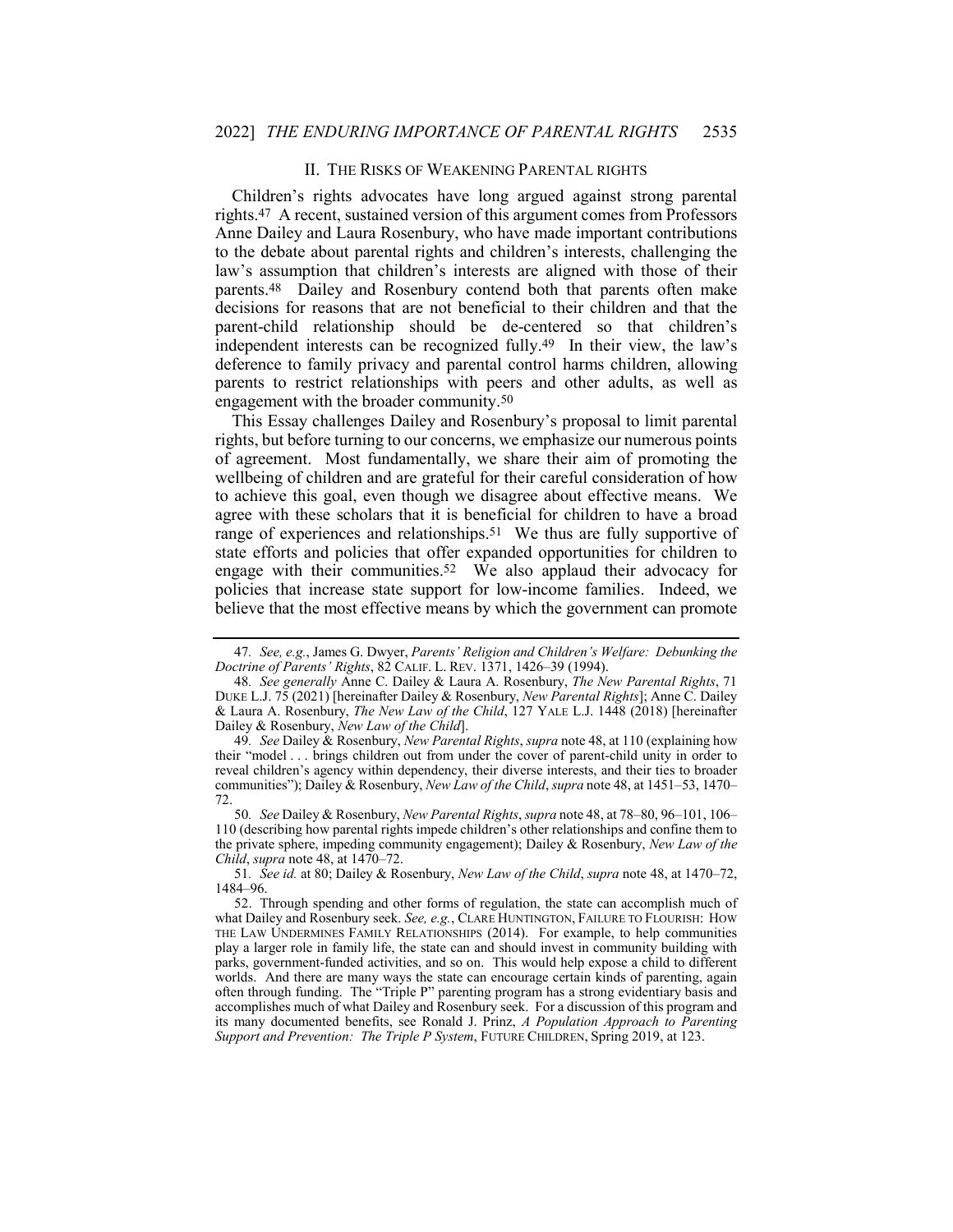child wellbeing is to devote substantial resources to assisting low-income parents in fulfilling their child-rearing role.53 Further, we agree that it is especially important to defer to parents of young children, who cannot make decisions on their own,54 but also that adolescents should have increased decision-making autonomy.55 Finally, we agree that it is critical to apply a strict standard of review when the state aims to separate children from parents.56

Where we part company with Dailey and Rosenbury is in the choice of means employed to achieve these shared goals. Our central concern about their model is the prominent role of coercive state intervention. To promote a child's relationships with others and exposure to a broad range of ideas, Dailey and Rosenbury's model gives the state and third parties broad authority to intervene in the family, making decisions that override the judgment of parents when a government actor or third party determines that such intervention is necessary to promote children's independent best interest.57 They contend that when separation is not the purpose of state

56*. See* Dailey & Rosenbury, *New Parental Rights*, *supra* note 48, at 111 ("Our model thus clarifies that any governmental action that threatens to separate parents and children must be subject to the strictest judicial scrutiny given children's overriding interest in maintaining the parent-child relationship."). This is an important change to Dailey and Rosenbury's earlier article. Dailey and Rosenbury now unequivocally state their support for a strict standard of review governing state intervention that would separate parents from children, and they have developed a sliding scale for deferring to parents based on the child's age. *See id.* This begins to address the criticism that we and others raised against their initial model: that it did not sufficiently protect against the separation of parents and children, nor did it account for the limited decision-making capacity of very young children. *See* Huntington & Scott, *supra* note 1, at 1415; Guggenheim, *supra* note 31, at 947–51.

57*. See* Dailey & Rosenbury, *New Parental Rights*, *supra* note 48, at 111–15 (advocating lowering the standard of review for intervention unless separation of children from family is the purpose); *id.* at 115 ("When state involvement does not aim at family separation but rather seeks to support the interests of children or families, then courts and legislatures should allow more room for fostering children's independent interests. In these contexts, the state should be required to show that its intervention substantially furthers children's interests."); *see also* Dailey & Rosenbury, *New Law of the Child*, *supra* note 48, at 1471–72, 1510 (proposing to limit parental rights for all but very young children by "situating the parent-child relationship within a larger web of children's relationships and interests" and weighing more heavily

<sup>53</sup>*. See generally* HUNTINGTON, *supra* note 52; EICHNER, *supra* note 25.

<sup>54</sup>*. See* Dailey & Rosenbury, *New Parental Rights*, *supra* note 48, at 111 ("[D]eference to parents is often the best way to help children, particularly young children, flourish . . . .").

<sup>55.</sup> As we have elaborated elsewhere, the law properly allows adolescents to have increasing authority over their lives as they get older. *See* Huntington & Scott, *supra* note 1, at 1439–48. This is reflected in rules governing access to reproductive health care, including abortion, as well as the mature minor doctrine regulating consent to other medical decisions. *See* RESTATEMENT OF CHILD. & THE L. § 19.01 (AM. L. INST., Tentative Draft No. 2, 2019); *id.* § 19.02. It is also embodied in the expanding protection of free speech rights as minors mature. *See* Huntington & Scott, *supra* note 1, at 1444. In *Tinker v. Des Moines Independent Community School District*, 393 U.S. 503 (1969), the Tinker children asserting their First Amendment rights to protest the Vietnam War were aged thirteen, fifteen, and sixteen. *Id.* at 504. Younger Tinker children, aged eight and eleven, participated in the protest, but they were not petitioners. Huntington & Scott, *supra* note 1, at 1444 n.398. The critical difference for adolescent decision-making is that shifting decision-making authority from parents to adolescents does not present the same concerns as shifting this authority from parents to the state. *See id.* at 1415.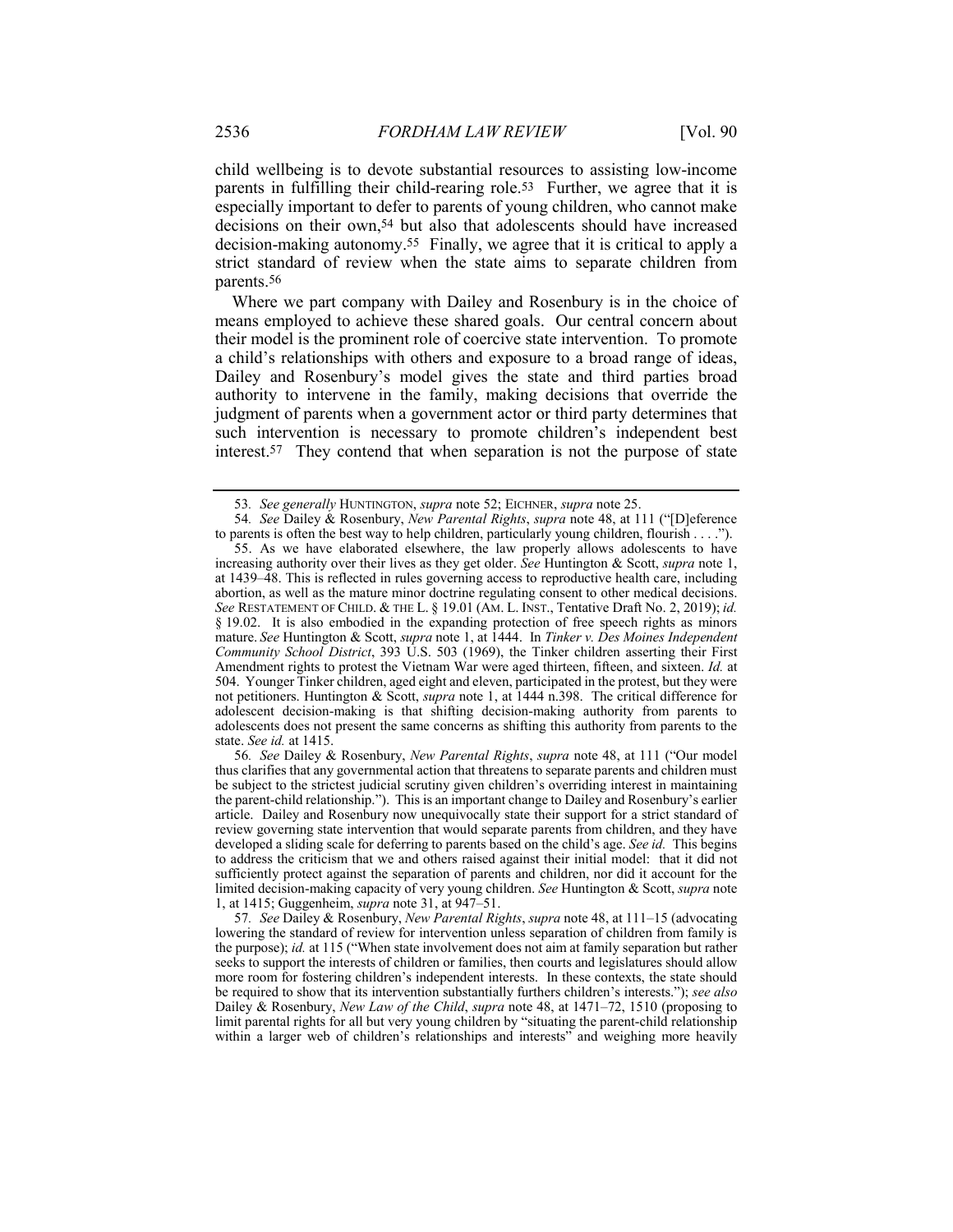intervention, parental rights generally should not function to limit state authority to intervene to further an independent interest of children.58 Their proposal thus embraces a regime in which state decision-makers and third parties can contest and override parents' decisions on a broad range of issues, mandating participation in activities or association with particular peers or adults deemed beneficial and in the child's best interest.59 In contrast, our view is that the effort to expand opportunities for children should not take the form of coercive state intervention in the lives of individual families, absent clear harm to the child. And for this reason, we resist the proposed limitation of parental rights.

To advance scholarly debate about this important issue, we offer four reasons why we disagree with Dailey and Rosenbury's proposal to limit parental rights.

First, children will not benefit from a diminution of parental rights because overriding parental judgment through coercive state intervention poses serious risks to children, threatening to disrupt the stability of the parent-child relationship and to create family stress. Such disruption is justified when the wellbeing of a child is gravely implicated, but otherwise, the costs of intervention seem likely to far outweigh the benefits, even in those cases in which the nonparent's judgment may be correct.<sup>60</sup>

To illustrate this point, imagine a parent deciding that a child should not participate in an after-school LGBTQIA+ club. A relative, say an uncle, believes the after-school activity would broaden the horizons of the child. The uncle may well be correct that the child would benefit from participation in the club, but the law cannot vindicate the uncle's view without inviting costly confrontation and ultimately disruptive litigation. Such disruption is justified when a parent's decision poses a substantial risk of serious harm to a child,61 but empowering the state to enforce exposure to other ideas through coercive intervention is deeply troubling.

Similarly, when a child has a significant relationship with a third party, it may well be beneficial to the child to continue that relationship. But if a

60*. See* Huntington & Scott, *supra* note 1, at 1415.

<sup>&</sup>quot;children's interests in maintaining close ties to other children and adults, in being exposed to new ideas, in expressing their identity, in protecting their personal integrity and privacy, and in participating in civic life").

<sup>58</sup>*. See* Dailey & Rosenbury, *New Parental Rights*, *supra* note 48, at 112–15; discussion *infra* note 57.

<sup>59.</sup> In their most recent article, Dailey and Rosenbury contend that decisions about children will not necessarily be made by the state, Dailey & Rosenbury, *New Parental Rights*, *supra* note 48, at 80, but ultimately, this is the only way to implement their model. If a parent resists the influence of a third party, then legal enforcement is the only means for vindicating the third party's preferences.

<sup>61.</sup> If the minor were seeking medical treatment for a sexually transmitted disease under a state minor consent statute, for example, and the parent tried to interfere, state intervention would be justified. *See* RESTATEMENT OF CHILD. & THE L. § 19.02 cmt. b (AM. L. INST., Tentative Draft No. 2, 2019) (describing minor's authority to consent to treatment for sexually transmitted diseases); RESTATEMENT OF CHILD. & THE L. § 2.30(2)(a) (AM. L. INST., Tentative Draft No. 1, 2018) (providing that a parent has the responsibility to provide necessary medical care).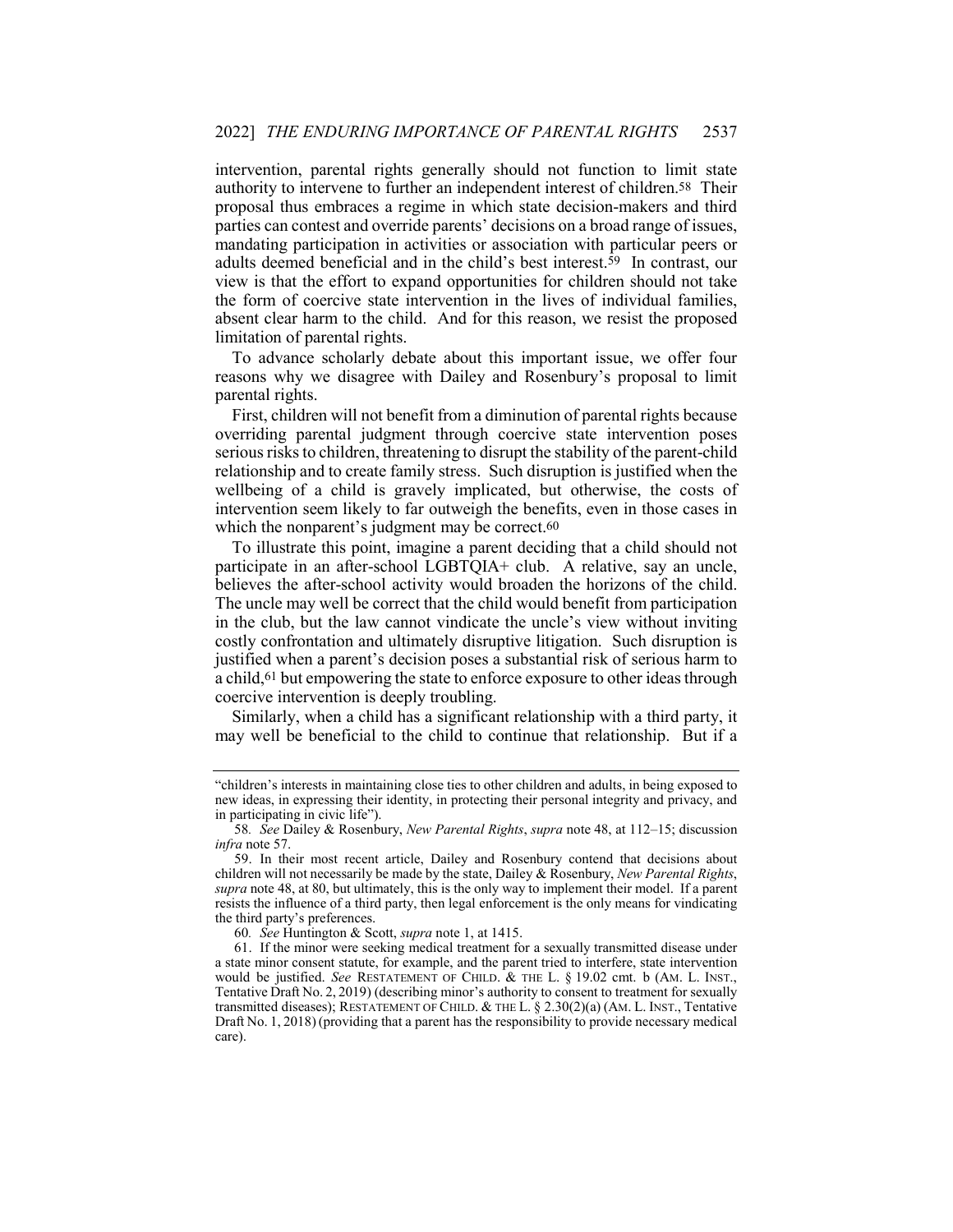parent objects, many states impose a high threshold for imposing third-party contact over a parent's wishes, requiring the third party to show that depriving the child of the relationship poses serious harm.62 This rule offers the best balance between shielding the family from intrusive and harmful intervention and protecting a relationship that is truly important to the child's wellbeing. If it is not clear that the parent's decision will cause serious harm to the child, then the harm of state intervention trumps any rationale for intervention. This deference to parental decision-making reflects the limited capacity of a court—as compared to the capacity of a parent—to evaluate the benefit of a continued relationship.

Second, it is often not clear what constitutes and promotes children's welfare, interests, and agency, and the law is thus properly agnostic about many parenting decisions. On some issues, there is an evidence-based consensus, and on these issues, the law authorizes state preemption of parental authority. Abuse and neglect harm children, which is the legal justification for the child welfare system.<sup>63</sup> Children need education, hence compulsory education laws and bans on child labor.64 But for many child-rearing issues—male circumcision, participation in youth sports that pose a risk of significant injury, and part-time employment during the school year, for example—there is considerable debate, and parents make varying decisions. Moreover, there is no consensus among experts in child development about what advances children's interests.65 Almost inevitably, views about optimal practices will represent the values and biases of decision-makers, which in turn are often shaped by life experience and

<sup>62</sup>*. See* RESTATEMENT OF CHILD. & THE L. § 1.80(b) (AM. L. INST., Tentative Draft No. 2, 2019).

<sup>63</sup>*. See* GUGGENHEIM, *supra* note 1, at 181–85 (describing the roots of the modern child welfare system but also describing significant problems with the system); *Preventing Child Abuse & Neglect*, CTRS. FOR DISEASE CONTROL & PREVENTION, https://www.cdc.gov/ violenceprevention/childabuseandneglect/fastfact.html [https://perma.cc/SJH7-VC7Q] (Mar. 15, 2021) (describing the impact of child abuse and neglect).

<sup>64</sup>*. See* SAMUEL M. DAVIS ET AL., CHILDREN IN THE LEGAL SYSTEM 17, 32–37 (5th ed. 2014).

<sup>65</sup>*. See, e.g.*, Laurence Steinberg et al., *Negative Impact of Part-Time Work on Adolescent Adjustment: Evidence from a Longitudinal Study*, 29 DEVELOPMENTAL PSYCH. 171 (1993) (describing harm to educational engagement of after-school work); *Teens Work to Balance*  https://library.cqpress.com/cqresearcher/ document.php?id=cqresrre1990083100 [https://perma.cc/6T8C-WWYR] (last visited Apr. 2, 2022) (describing debate among scientists on this question). Steinberg and colleagues later altered their views. In a reanalysis of the original data in 2011, they found that 20 hours or less of work was not harmful to educational engagement or adolescent adjustment. Kathryn C. Monahan, Joanna M. Lee & Laurence Steinberg, *Revisiting the Impact of Part-Time Work on Adolescent Adjustment: Distinguishing Between Selection and Socialization Using Propensity Score Matching*, 82 CHILD DEV. 96 (2011). As Professor Robert H. Mnookin explains in his famous 1975 critique of the "best-interests-of-the-child standard," the determination of the child's best interest is vastly indeterminate, and experts on child development are not in agreement. *See generally* Robert H. Mnookin, *Child-Custody Adjudication: Judicial Functions in the Face of Indeterminacy*, LAW & CONTEMP. PROBS., Summer 1975, at 226.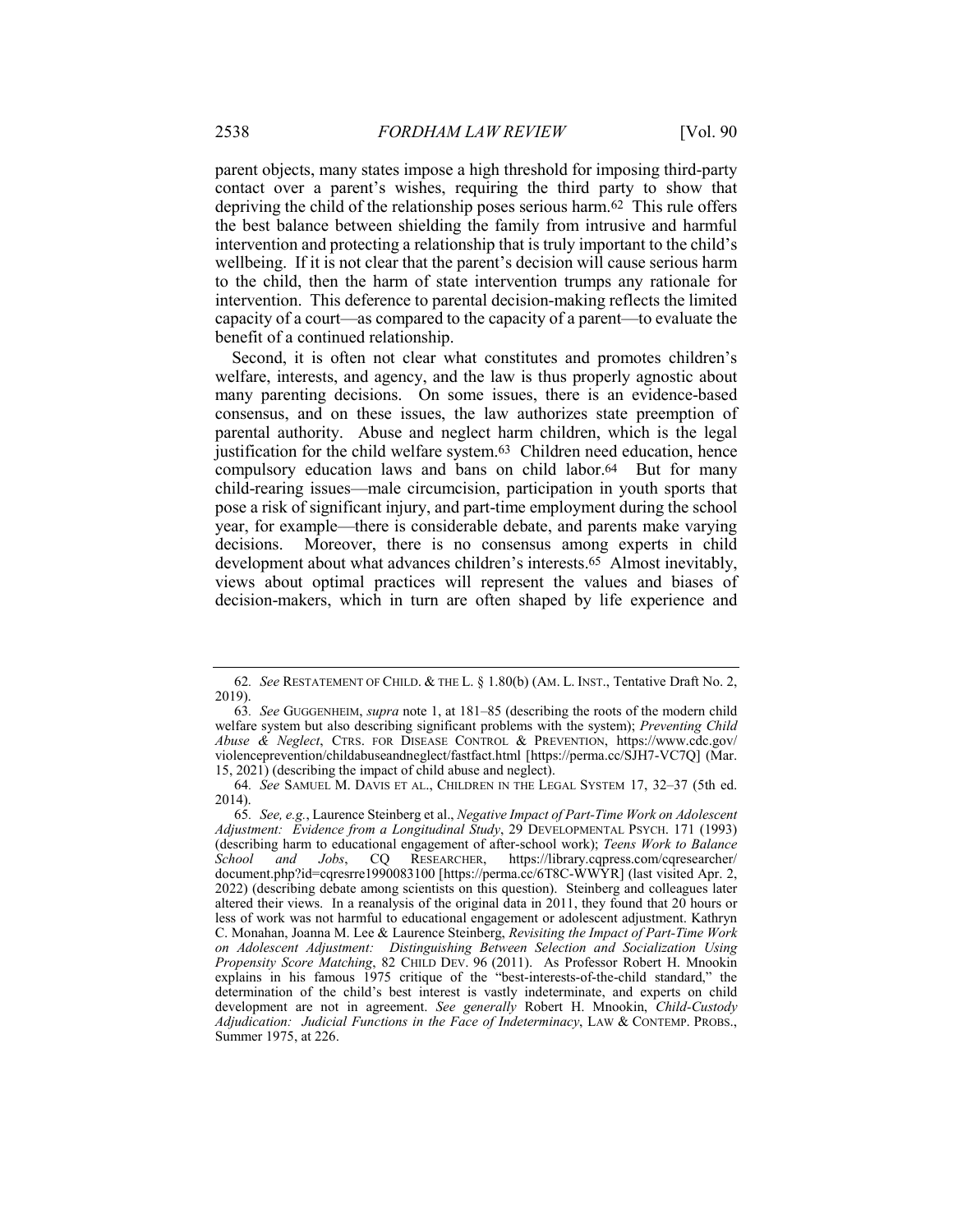socioeconomic status.<sup>66</sup> And conventions can change dramatically over time, driven by new empirical knowledge but also by changes in values and norms.67 What is deemed good parenting in one decade may be viewed with disapproval in the next. For all these reasons, the law properly allows parents to make myriad decisions about child-rearing.

Third, parents can act illiberally but so, too, can the state and third parties. Recent actions by some state and local legislatures make us concerned about what the government could do if parental rights are diminished. Dailey and Rosenbury write about the importance of access to identity-affirming medical treatment and information for trans children, even when parents object.68 We, too, are concerned about parents denying their children important medical care and information, and it is true that parental rights can embolden parents in this regard. But *diminishing* parental rights can also harm trans children and their families. In a disturbing trend, some states have determined that a parent helping a trans child obtain gender-affirming medical treatment is child abuse.69 Similarly, empowering private third parties can further illiberalism. Returning to the hypothetical of the child wanting to join the LGBTQIA+ club, imagine it is the *parents* who want the child to participate in the after-school club but the uncle who is opposed. Parental rights would protect this family against the uncle's illiberal views. In short, there is no reason to think that only parents, and not government actors or third parties, will seek to limit a child's horizons and opportunities.70

Finally, Dailey and Rosenbury argue that their approach will serve the interests of children in low-income and marginalized families, for whom parental rights offer weak protection. They argue that substantial state support will benefit these families far more than the current regime of parental rights, which provides little assistance to these parents in raising their children.71 We agree that parental rights provide inadequate protection to these families under contemporary law.72 But it does not follow that

<sup>66.</sup> For the classic account of bias in decision-making, see Peggy Cooper Davis & Gautam Barua, *Custodial Choices for Children at Risk: Bias, Sequentiality, and the Law*, 2 U. CHI. L. SCH. ROUNDTABLE 139 (1995). For a discussion of the role of socioeconomic status in parenting decisions, see ANNETTE LAREAU, UNEQUAL CHILDHOODS: CLASS, RACE, AND FAMILY LIFE (2d ed. 2011).

<sup>67.</sup> For a discussion of the historically contingent nature of parenting advice, see ANN HULBERT, RAISING AMERICA: EXPERTS, PARENTS, AND A CENTURY OF ADVICE ABOUT CHILDREN 360–70 (2003).

<sup>68</sup>*. See* Dailey & Rosenbury, *New Parental Rights*, *supra* note 48, at 135–42.

<sup>69</sup>*. See, e.g.*, Letter from Greg Abbott, Governor, State of Texas, to Hon. Jamie Masters, Comm'r, Texas Dep't of Fam. & Protective Servs. (Feb. 22, 2022), https://gov.texas.gov/ uploads/files/press/O-MastersJaime202202221358.pdf [https://perma.cc/Z7ZB-WJ5M].

<sup>70.</sup> Like Dailey and Rosenbury, we distinguish adolescents from younger children. If an adolescent wishes to join the after-school LGBTQIA+ club, in our view, the law can and should take greater account of the adolescent's preferences. Our argument is that the law should not prioritize the judgment of a nonparent over that of a parent.

<sup>71</sup>*. See* Dailey & Rosenbury, *New Parental Rights*, *supra* note 48, at 155–62.

<sup>72</sup>*. See* Clare Huntington, *Rights Myopia in Child Welfare*, 53 UCLA L. REV. 637, 655– 72 (2006).